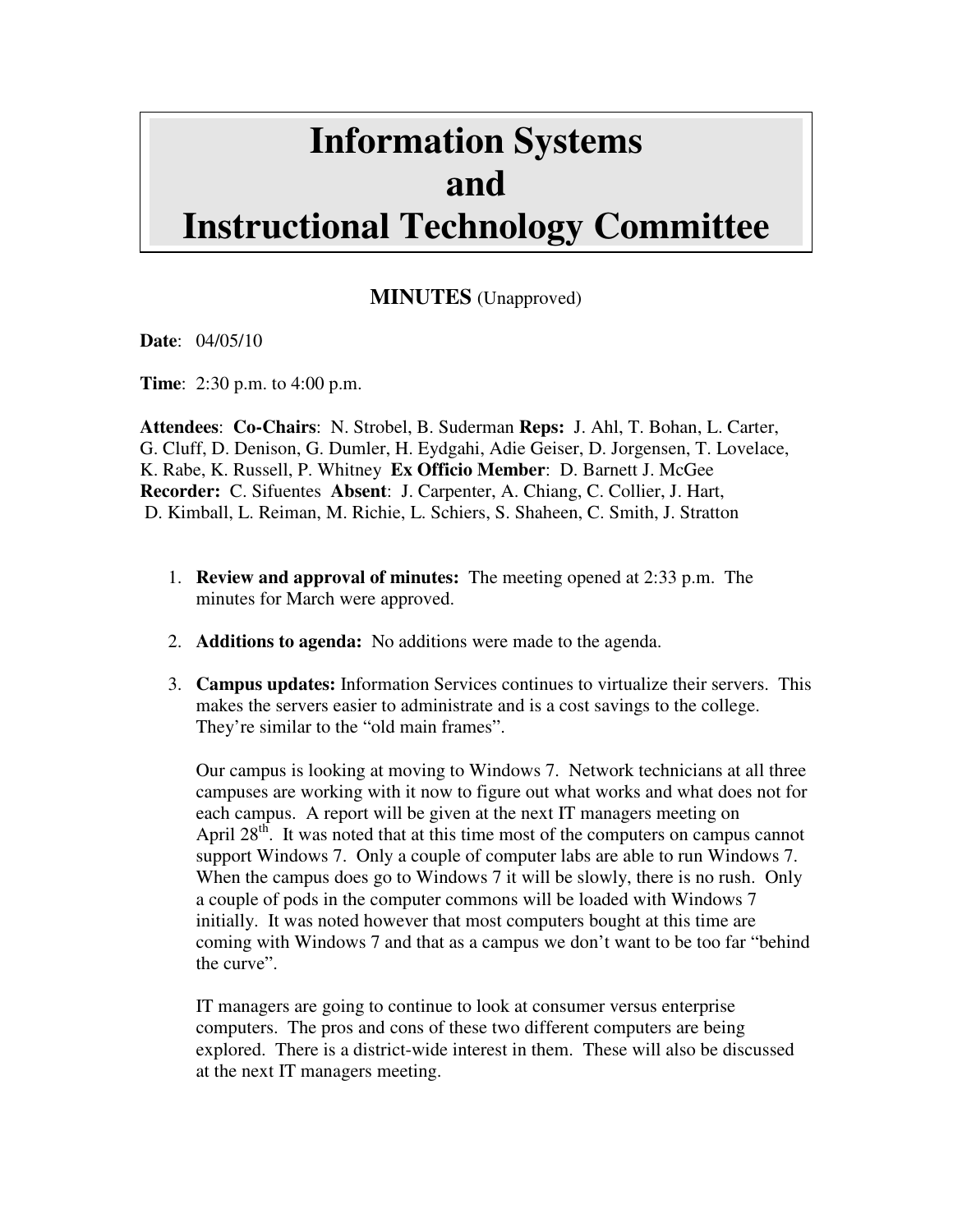4. **District updates:** Out sourcing of the helpdesk is still on hold.

The district would like all three colleges using the same "pay for print" system. At this time all three colleges are using different "pay for print" systems. Our system is working for us. The "pay for print" systems at Porterville College (PC) and Cerro Coso College (CC) are not working for them. The district plans to send out a request for proposal (RFP) for a "pay for print" system. One "pay for print" system that is being looked at would be able to add money to a card by computer and we would no longer need the kiosks that currently add money to student card. Our current kiosks record the money that is loaded to student identification cards to a database. These kiosks currently cost the college \$12,000 each.

5. **Luminis:** Dave Barnett did a demonstration of Luminis. He discussed Luminis "Groups" which is similar to "course studio" that instructors will be using for their classes. Dave set up a Luminis "group" for the ISIT Committee. He invited all the current ISIT members to be a part of the ISIT "group". This "group" page would be used in lieu of the current ISIT public folder. Dave then focused on the "group studio activity" box (located on the insideBC tab) and explained how to add a "group". He then explained what kind of content we could expect to see in these "groups".

Dave demonstrated how to log into Luminis. The following is the current web address for Luminis: inside.kccd.edu. Dave stated that eventually Bakersfield College will have its own domain. Users should use their desktop computer login and password to access Luminis (not their BanWeb login and password).

Dave stated that the content you are able to view is contingent upon your role at the college. For instance, if you are a faculty member and also taking a class on campus you would be able to see the faculty and student "tabs" and their content.

Dave also showed members how they can add/delete "channels" with the "content layout" link. You will not be able to delete some "channels" such as "BC Announcements." Departments that provide services to students (such as the library) may elect to have a channel. Their channel might consist their operating hours and "the most important" services they offer to students, staff and/or faculty and then place a link to their website for their other services.

Dave would like the committee and their constituencies to start testing Luminis. If you run into problems or believe something is missing and needs to be added please contact him or drop him an e-mail. Note that Luminis is in its development stage at this point and you may run incur some errors.

Dave then fielded some questions. BC will still maintain a web presence separate from Luminis that will contain a space to log into Luminis. The website will be targeted to prospective students and the community. It is the hope that when we go "live" most people will not see the login screen you are currently viewing to